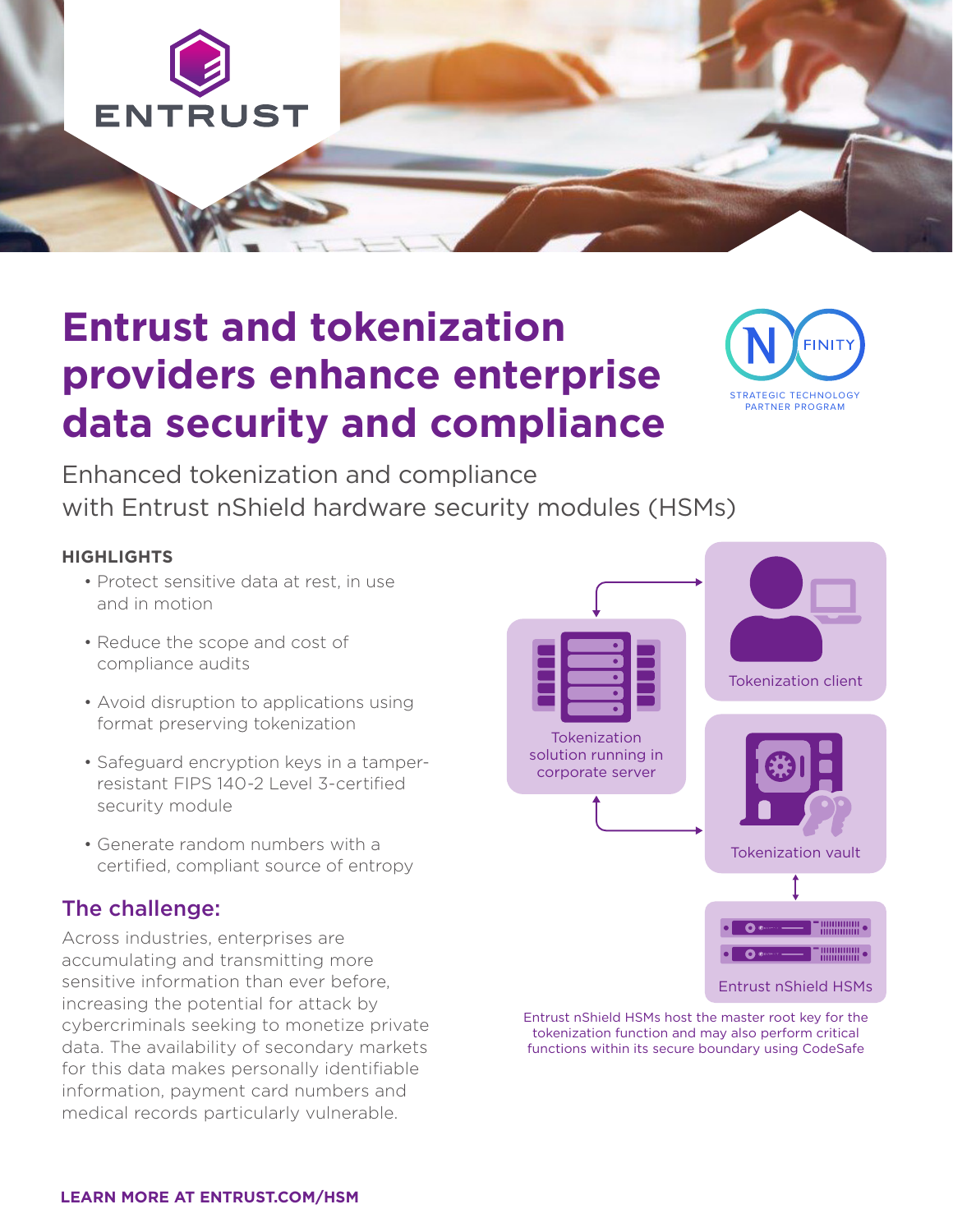In response, organizations have turned to tokenization to reduce the risk of data exposure. Tokenization substitutes a real value with a random token that maintains the same format and type as the original data. This allows existing applications and databases to recognize and process the token in the same way as the original information. For example, as a customer service representative adds to a customer's record, specific fields can be immediately tokenized so they are safeguarded against unauthorized access. Depending on the architecture, the real values are encrypted and stored in a separate vault or, using a vaultless approach, the token is generated via an algorithm, thus obviating the need to store the actual information.

Because the data is devalued, tokenization improves its security while reducing the risk of theft. This can also enhance compliance with mandates such as the PCI Data Security Standard, which notes that organizations can effectively reduce their PCI DSS scope through the use of a compliant tokenization system.

When implementing a tokenization system, an enterprise must ensure that it is designed to prevent the reversal of tokens to reveal the original data. This is essential to ensure that sensitive data remains secure and the organization maintains compliance with data privacy mandates.

### The solution: tokenization integrated with Entrust nShield HSMs

A strong tokenization solution starts with the token generation process. Recognized best practices for token generation call for either random tokenization or tokenization by encryption, coupled with secure storage of the encryption keys. The PCI tokenization guidelines specify that, "Cryptographic keys must be managed and protected in accordance with PCI DSS requirements… Cryptographic keys used for token generation and de-tokenization should therefore not be available to any application, system, user, or process outside of the secure tokenization system."1

Entrust nShield® HSMs are integrated with leading tokenization solutions. They establish reference tables of highly random, highly secure cryptographic keys, which are used in the token generation process. The nShield's random number generator has been certified as a FIPS-compliant source of entropy. This allows organizations to create highly secure tokens that cannot be reversed by unauthorized users. The nShield HSM also generates and protects the keys used to encrypt reference tables.

When the tokenization architecture incorporates a separate vault of original data, the encryption keys that help protect the vault data are generated by and secured in an nShield HSM.

1. https://www.pcisecuritystandards.org/documents/Tokenization\_ Product\_Security\_Guidelines.pdf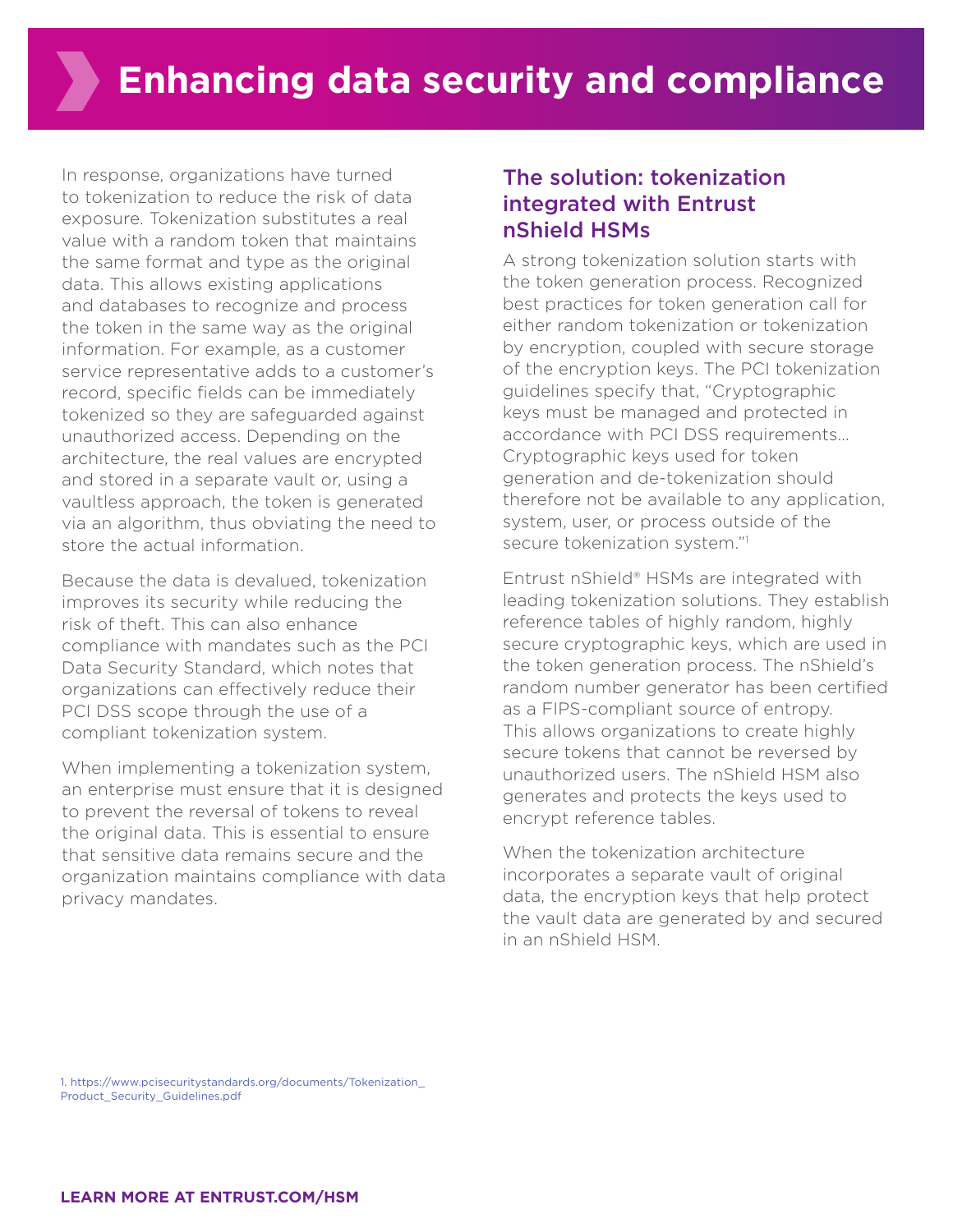## **Enhanced enterprise data security and compliance**

## The Entrust nShield difference

Entrust nShield HSMs protect encryption keys in a certified, tamper-resistant environment. Keys handled outside the cryptographic boundary of nShield HSMs are significantly more vulnerable to attacks, which can lead to disclosure of confidential information. HSMs are the only proven and auditable way to secure valuable cryptographic material. nShield HSMs:

- Protect keys and certificates within carefully designed cryptographic boundaries
- Use robust access control mechanisms so keys are only used for their authorized purpose
- Ensure availability by using sophisticated key management, storage, and redundancy features to guarantee keys are always accessible when needed
- Deliver high performance to support high volumes of tokenization
- Comply with regulatory requirements and industry mandates governing financial services, retail and other industries

### Learn more

To find out more about Entrust nShield HSMs visit **entrust.com/HSM**. To learn more about Entrust's digital security solutions for identities, access, communications and data visit entrust.com